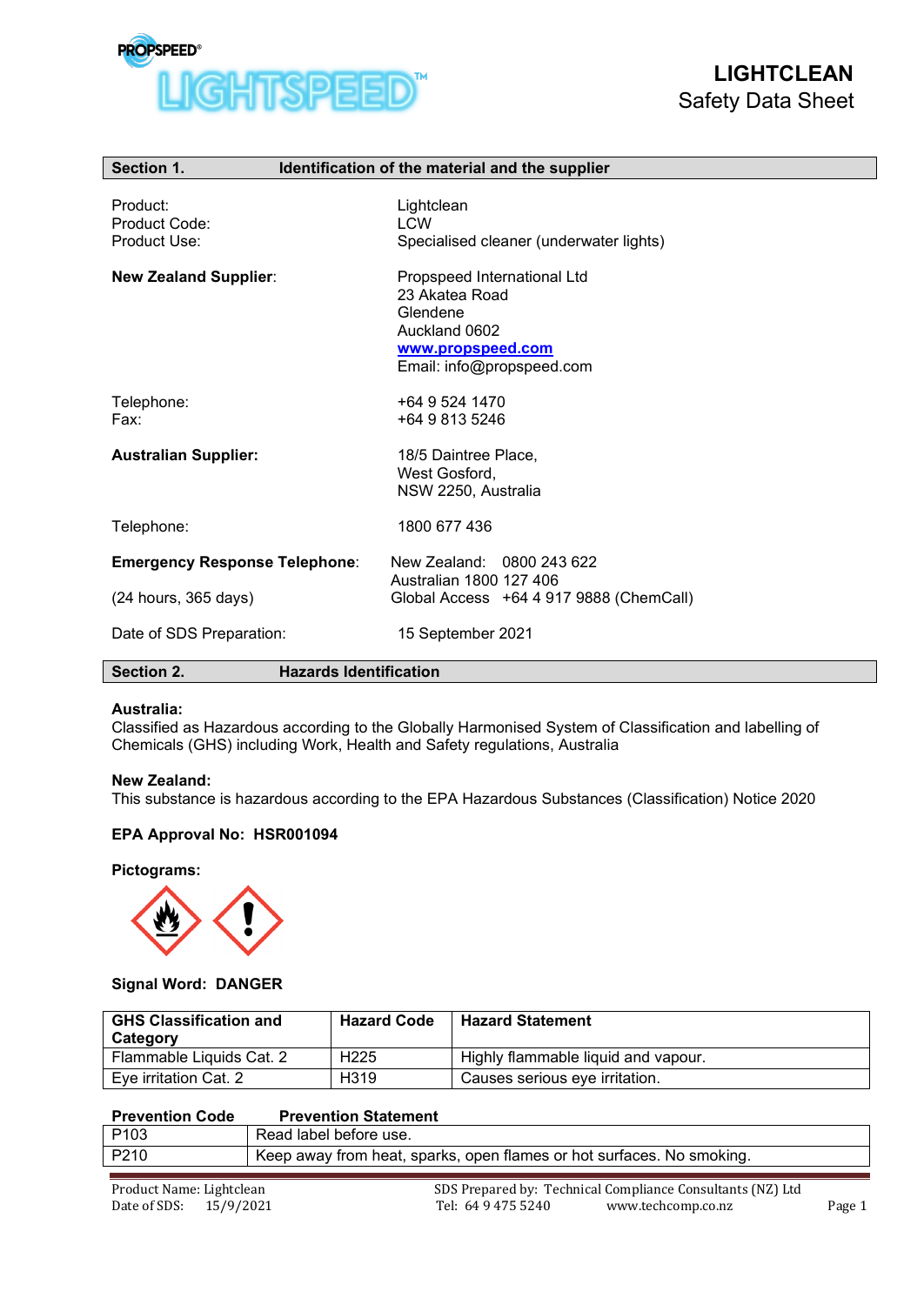| P233 | Keep container tightly closed.                            |
|------|-----------------------------------------------------------|
| P240 | Ground, bond container and receiving equipment.           |
| P241 | Use explosion-proof electrical, ventilating and lighting. |
| P242 | Use only non-sparking tools.                              |
| P243 | Take precautionary measures against static discharge.     |
| P264 | Wash hands thoroughly after handling.                     |
| P280 | Wear protective clothing as detailed in Section 8.        |

| <b>Response Code</b> | <b>Response Statement</b>                                                               |
|----------------------|-----------------------------------------------------------------------------------------|
| $P303 +$             | IF ON SKIN (or hair): Remove/Take off immediately all contaminated clothing. Rinse skin |
| P361+P353            | with water/shower.                                                                      |
| $P305 +$             | IF IN EYES: Rinse cautiously with water for several minutes. Remove contact lenses, if  |
| P351+P338            | present and easy to do. Continue rinsing.                                               |
| $P337 + P313$        | If eye irritation persists: Get medical advice/attention.                               |
| P370 + P378          | In case of fire: Use AFFF alcohol compatible foam or water spray for extinction.        |

| <b>Storage Code</b> | <b>Storage Statement</b>                     |
|---------------------|----------------------------------------------|
| P403 + P235         | Store in a well-ventilated place. Keep cool. |

| <b>Disposal Code</b> | <b>Disposal Statement</b>                                    |
|----------------------|--------------------------------------------------------------|
| P501                 | Dispose of according to local regulations as per Section 13. |

# **Section 3. Composition / Information on Hazardous Ingredients**

| Ingredient name       | CAS No.  | <b>Content Weight%</b> |
|-----------------------|----------|------------------------|
| Tetra n-Butyl Acetate | 540-88-5 | >99.9                  |

# **Section 4. First Aid Measures**

| If in Eyes   | Rinse cautiously with water for several minutes. Remove contact lenses, if present<br>and easy to do. Continue rinsing. If eye irritation persists: Get medical<br>advice/attention. |
|--------------|--------------------------------------------------------------------------------------------------------------------------------------------------------------------------------------|
| If on Skin   | Wash skin with soap and water. If skin irritation occurs: Get medical advice/ attention.                                                                                             |
| If Swallowed | Rinse mouth. Never give anything by mouth to an unconscious person. Do not induce<br>vomiting. Seek medical attention if needed.                                                     |
| If Inhaled   | Remove to fresh air and keep at rest in a position comfortable for breathing. Get<br>medical attention if needed.<br>Most important symptoms and effects, both acute and delayed     |
| Symptoms:    |                                                                                                                                                                                      |
| Ingestion:   | Not applicable.                                                                                                                                                                      |
| Inhalation:  | Not applicable.                                                                                                                                                                      |
| Skin:        | Not applicable.                                                                                                                                                                      |
| Eye:         | Causes serious eye irritation.                                                                                                                                                       |

**Section 5. Fire Fighting Measures**

| <b>Hazard Type</b>                                                           | Highly Flammable liquid.                                                                                                                                                                  |
|------------------------------------------------------------------------------|-------------------------------------------------------------------------------------------------------------------------------------------------------------------------------------------|
| <b>Hazards from</b><br>combustion<br>products                                | On combustion, may emit toxic fumes of carbon oxides (CO2, CO).                                                                                                                           |
| <b>Suitable Extinguishing</b><br>media                                       | Water spray, alcohol resistant foam, Carbon dioxide, dry chemical powder.                                                                                                                 |
| <b>Precautions for</b><br>firefighters and<br>special protective<br>clothing | Wear self-contained breathing apparatus for firefighting if necessary. Use water<br>spray to cool unopened containers. Alert Fire Brigade and tell them location and<br>nature of hazard. |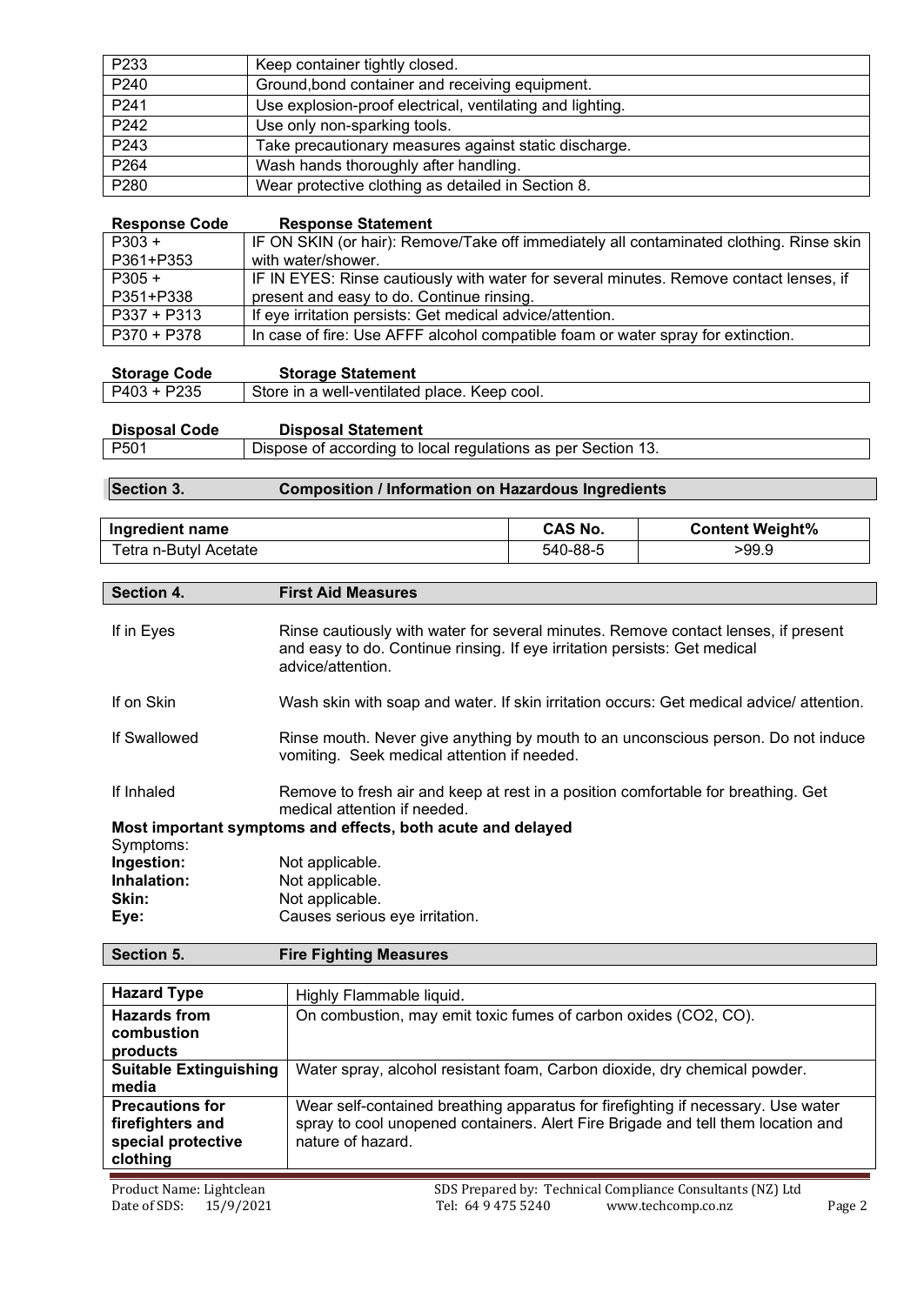| <b>HAZCHEM CODE</b> | 3YE |
|---------------------|-----|
|---------------------|-----|

## **Section 6. Accidental Release Measures**

Remove all sources of ignition. Use personal protective equipment. Follow safe handling advice and personal protective equipment recommendations in Section 8. Clear area of personnel and move upwind. May be violently or explosively reactive. No smoking, naked lights or ignition sources. Increase ventilation.

Stop leak if safe to do so. Water spray or fog may be used to disperse/absorb vapour. Contain spill with sand, earth or vermiculite. Use only spark-free shovels and explosion proof equipment. Collect recoverable product into labelled containers for recycling. Absorb remaining product with sand, earth or vermiculite. Collect solid residues and seal in labelled drums for disposal. Wash area and prevent runoff into drains -If contamination of drains or waterways occurs, advise emergency services. Dispose of according to Local Regulations.as per to Section 13.

# **Section 7. Handling and Storage**

# **Precautions for safe handling**:

- Read label before use.
- Keep away from heat, sparks, open flames or hot surfaces. No smoking.
- Keep container tightly closed.
- Ground,bond container and receiving equipment.
- Use explosion-proof electrical, ventilating and lighting.
- Use only non-sparking tools.
- Take precautionary measures against static discharge.
- Use in well ventilated area.
- Prevent concentration in hollows and sumps.
- DO NOT enter confined spaces until atmosphere has been checked.
- Avoid smoking, naked lights, heat or ignition sources.
- When handling, DO NOT eat, drink or smoke.
- Vapour may ignite on pumping or pouring due to static electricity.
- Always wash hands with soap and water after handling.
- Work clothes should be laundered separately.
- Use good occupational work practice.
- Atmosphere should be regularly checked against established exposure standards to ensure safe working conditions
- Wear protective clothing as detailed in Section 8.

## **Conditions for safe storage:**

- Store in original containers in approved flame-proof area.
- No smoking, naked lights, heat or ignition sources

Standards and Biological Exposure Indices NOV 2020 12TH EDITION.

- Keep containers securely sealed.
- Store away from incompatible materials listed in Section 10, in a cool, dry well-ventilated area.
- Protect containers against physical damage and check regularly for leaks.

| <b>Section 8</b> |  |
|------------------|--|
|------------------|--|

## **Exposure Controls / Personal Protection**

# **WORKPLACE EXPOSURE STANDARDS (provided for guidance only)**

| TWA                                                                                                                                                                                                                                                         |     |                   | <b>STEL</b> |                   |  |
|-------------------------------------------------------------------------------------------------------------------------------------------------------------------------------------------------------------------------------------------------------------|-----|-------------------|-------------|-------------------|--|
| <b>Substance</b>                                                                                                                                                                                                                                            | ppm | mq/m <sup>3</sup> | ppm         | mq/m <sup>3</sup> |  |
| Tetra n-Butyl Acetate [540-88-5]                                                                                                                                                                                                                            | 200 | 950               |             |                   |  |
| Workplace Exposure Standard – Time Weighted Average (WES-TWA). The time-weighted average exposure standard designed to<br>protect the worker from the effects of long-term exposure. Workplace Exposure Standard – Short-Term Exposure Limit (WESSTEL). The |     |                   |             |                   |  |
| 15-minute average exposure standard. Applies to any 15-Minute period in the working day and is designed to protect the worker against                                                                                                                       |     |                   |             |                   |  |
| adverse effects of irritation, chronic or irreversible tissue change, or narcosis that may increase the likelihood of accidents. The WES-                                                                                                                   |     |                   |             |                   |  |
| STEL is not an alternative to the WES-TWA; both the short-term and time-weighted average exposures apply. Workplace Exposure                                                                                                                                |     |                   |             |                   |  |

# **Engineering Controls:**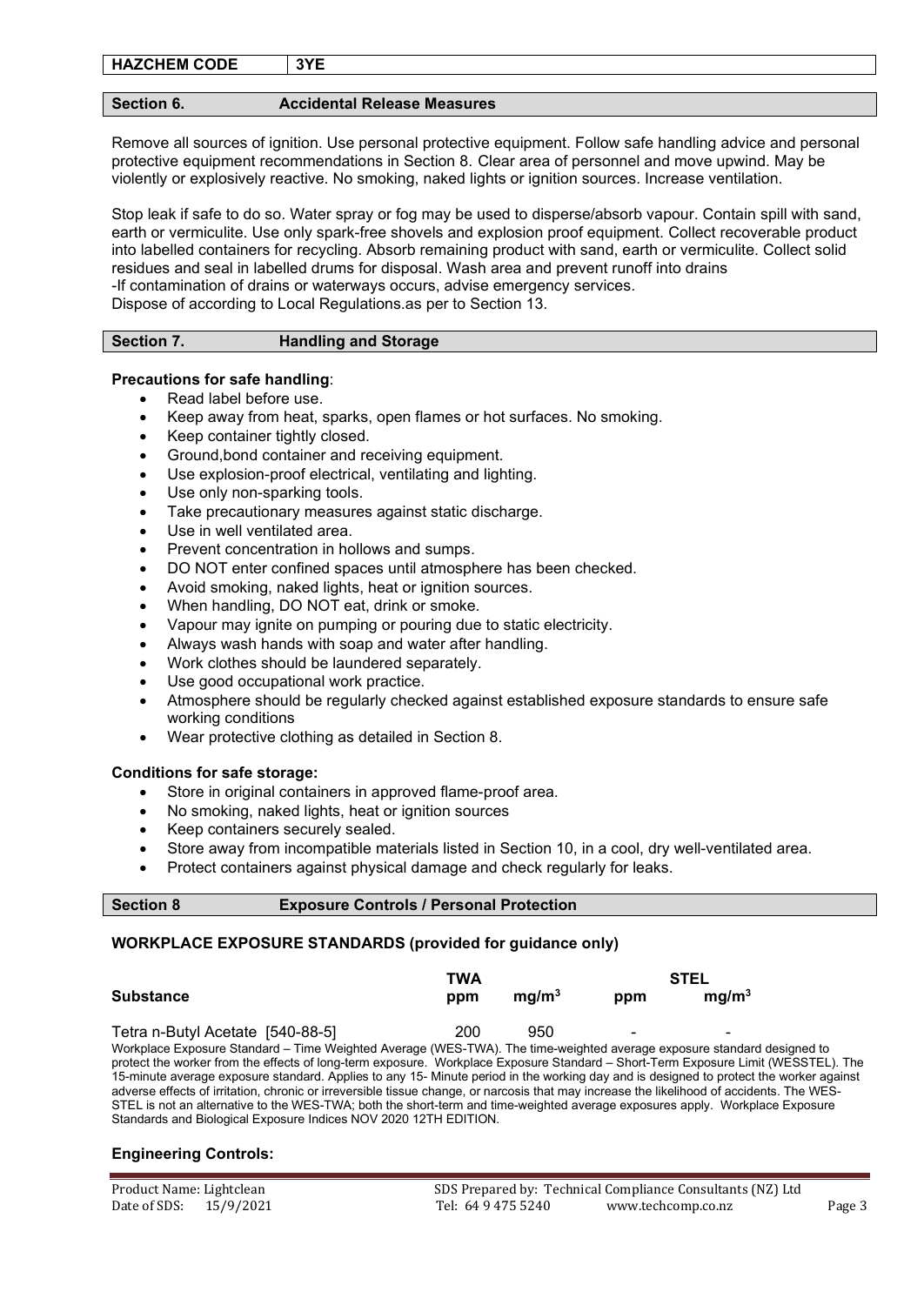None required when handling small quantities. Handle in accordance with good industrial hygiene and safety practice. Wash hands before breaks and at the end of the workday.

# **Personal Protection Equipment**



| <b>Eyes</b>        | Safety glasses with side shields; or as required. Chemical goggles. Contact lenses pose<br>a special hazard; soft lenses may absorb irritants and all lenses concentrate them.                                                                                                |
|--------------------|-------------------------------------------------------------------------------------------------------------------------------------------------------------------------------------------------------------------------------------------------------------------------------|
|                    |                                                                                                                                                                                                                                                                               |
| <b>Hands</b>       | Wear protective gloves. Nitrile gloves are recommended. Inspect gloves prior to use<br>and ensure proper glove removal technique to avoid skin contact with contaminated<br>surfaces. Dispose of contaminated gloves according to local laws and<br>good workplace practices. |
| <b>Skin</b>        | Impervious protective clothing for small quantities. Consider                                                                                                                                                                                                                 |
|                    | wearing flame retardant antistatic protective equipment if working with larger quantities.<br>Wear safety footwear.                                                                                                                                                           |
| <b>Respiratory</b> | Avoid generating and breathing mist and vapour. If applicable to use an air-purifying                                                                                                                                                                                         |
|                    | respirator approved by government standards NIOSH (US) or CEN (EU).                                                                                                                                                                                                           |

# **Section 9 Physical and Chemical Properties**

| Appearance                       | Liquid                     |
|----------------------------------|----------------------------|
| <b>Colour</b>                    | <b>Colourless</b>          |
| <b>Odour</b>                     | Fruity                     |
| <b>Odour Threshold</b>           | Not available              |
| рH                               | Not available              |
| <b>Boiling Point</b>             | $97 - 98^{\circ}$ C        |
| <b>Melting Point</b>             | $-580$ <sup>o</sup> C      |
| <b>Freezing Point</b>            | Not available              |
| <b>Flash Point</b>               | $4^{\circ}$ C (closed cup) |
| <b>Flammability</b>              | <b>Highly Flammable</b>    |
| <b>Upper and Lower Explosive</b> | $1.5 - 1.7\%$              |
| Limits                           |                            |
| <b>Vapour Pressure</b>           | 5.6 kPa @ 20°C             |
| <b>Vapour Density</b>            | $4.65$ (air=1)             |
| <b>Relative Density</b>          | 0.866 $g/cm^{3}$           |
| <b>Specific Gravity</b>          | Not available              |
| <b>Water Solubility</b>          | Soluble in water (~6.7g/l) |
| <b>Partition Coefficient:</b>    | $log Pow = 1.64$ at 21.7°C |
| <b>Auto-ignition Temperature</b> | 589°C at 101.5 kPa         |
| <b>Decomposition Temperature</b> | Not available              |
| <b>Kinetic Viscosity</b>         | Not available              |
| <b>Refractive Index</b>          | Not available              |
| <b>Particle Characteristics</b>  | Not available              |
| <b>Evaporation Rate</b>          | 3.2 fast                   |

| <b>Stability of Substance</b>   | Stable under normal usage conditions. Curing time: 10 min - 1 h (20°C) |
|---------------------------------|------------------------------------------------------------------------|
| <b>Possibility of hazardous</b> | Not Available                                                          |
| reactions                       |                                                                        |
| <b>Conditions to Avoid</b>      | Avoid heat, flames and other sources of ignition.                      |
| <b>Incompatible Materials</b>   | Oxidizing agents.                                                      |
| <b>Hazardous Decomposition</b>  | Carbon oxides (CO, CO2).                                               |
| <b>Products</b>                 |                                                                        |

**Section 11 Toxicological Information**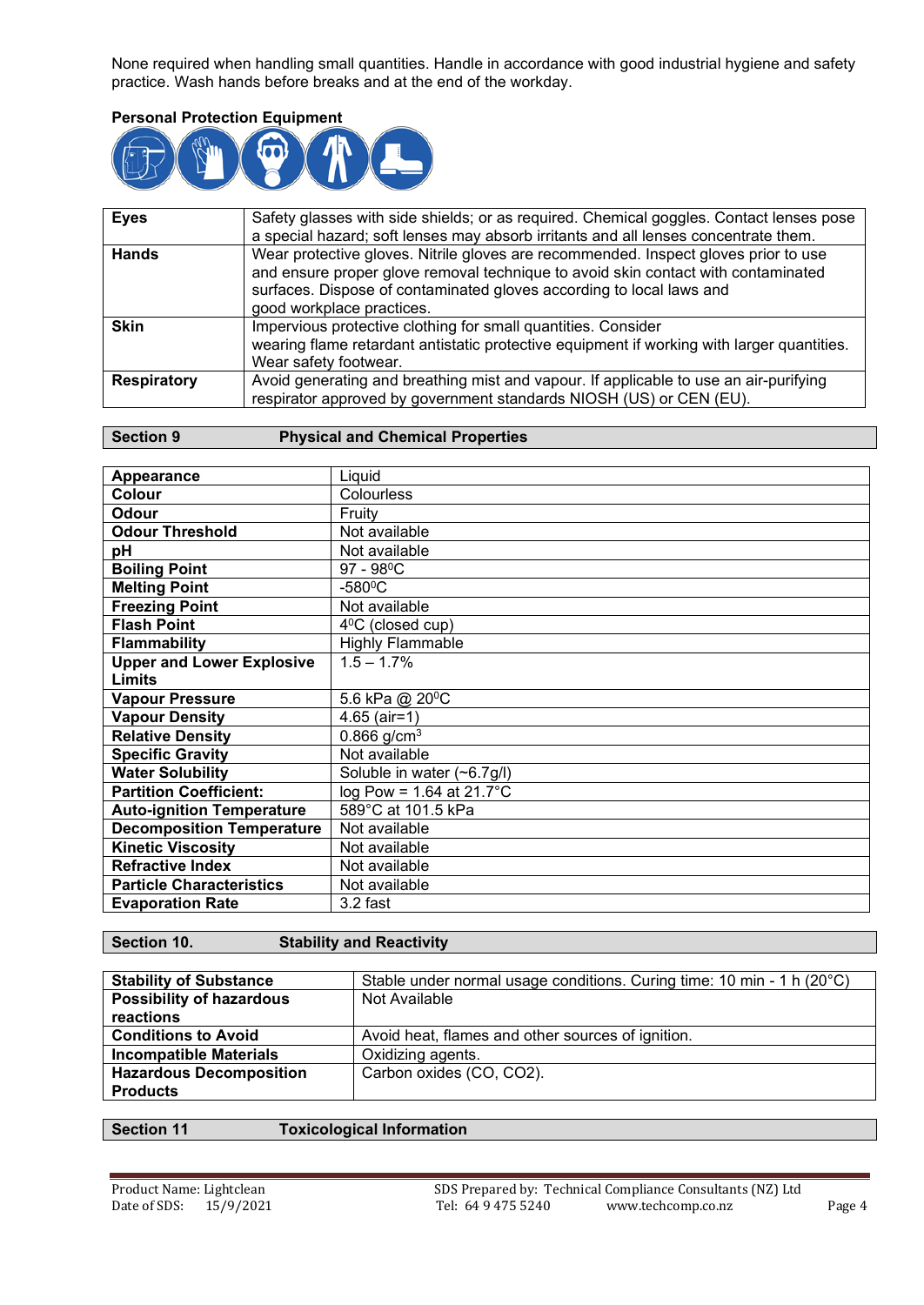# **Acute Effects:**

| <b>Swallowed</b>  | Not applicable. $LD50 = 4100$ mg/kg (Male Rat) |
|-------------------|------------------------------------------------|
| <b>Dermal</b>     | Not applicable.nLD50 = $>$ 2000mg/kg (Rabbit). |
| <b>Inhalation</b> | Not applicable.                                |
| Eye               | Causes serious eye irritation.                 |
| <b>Skin</b>       | Not applicable.                                |

# **Chronic Effects:**

| Carcinogenicity               | Not applicable. |
|-------------------------------|-----------------|
| <b>Reproductive Toxicity</b>  | Not applicable. |
| <b>Germ Cell Mutagenicity</b> | Not applicable. |
| <b>Aspiration</b>             | Not applicable. |
| <b>STOT/SE</b>                | Not applicable. |
| <b>STOT/RE</b>                | Not applicable. |
|                               |                 |

**Section 12. Ecotoxicological Information**

## **This product is not hazardous to the environment.**

| <b>Product:</b>                      |                                         |
|--------------------------------------|-----------------------------------------|
| <b>Persistence and degradability</b> | Aerobic – exposure time 28 days         |
|                                      | Result: 50% (inherently biodegradable). |
| <b>Bioaccumulation</b>               | No data available                       |
| <b>Mobility in Soil</b>              | No data available                       |
| Other adverse effects                | No data available                       |

| Toxicity Fish (rainbow trout)    | LC50(96): 240 mg/L     |
|----------------------------------|------------------------|
| Toxicity Arthropoda (water flea) | EC50(48): 350 g/L/48Hr |

## **Section 13. Disposal Considerations**

## **Disposal Method:**

Spent media that has removed toxic chemicals should be examined for specific hazards. Dispose of according to Local Regulations.

Ensure any container holding waste product or contaminated spill media is labelled "Hazardous Waste – Flammable" and that the label also has the Flammable Pictogram, waste type identifier, and the business name, address, and phone number.

## **Precautions or methods to avoid:** None known.

| <b>Section 14</b> | <b>Transport Information</b> |
|-------------------|------------------------------|
|                   |                              |

**Australia - This product is classified as Dangerous Goods according to the Australian Code for the Transport of Dangerous Goods by Road and Rail (ADG Code) (7th edition).**

**New Zealand - This product is classified as a Dangerous Good for transport in NZ ; NZS 5433:2012**



## **Road, Rail, Sea and Air Transport**

| <b>UN No</b>                    | $\sqrt{2}$<br>ں ے ا                       |
|---------------------------------|-------------------------------------------|
| Class-<br>Drimarv<br>. Hiliai v |                                           |
| ____<br>____                    | _____<br>$ -$<br>____<br>$\sim$<br>$\sim$ |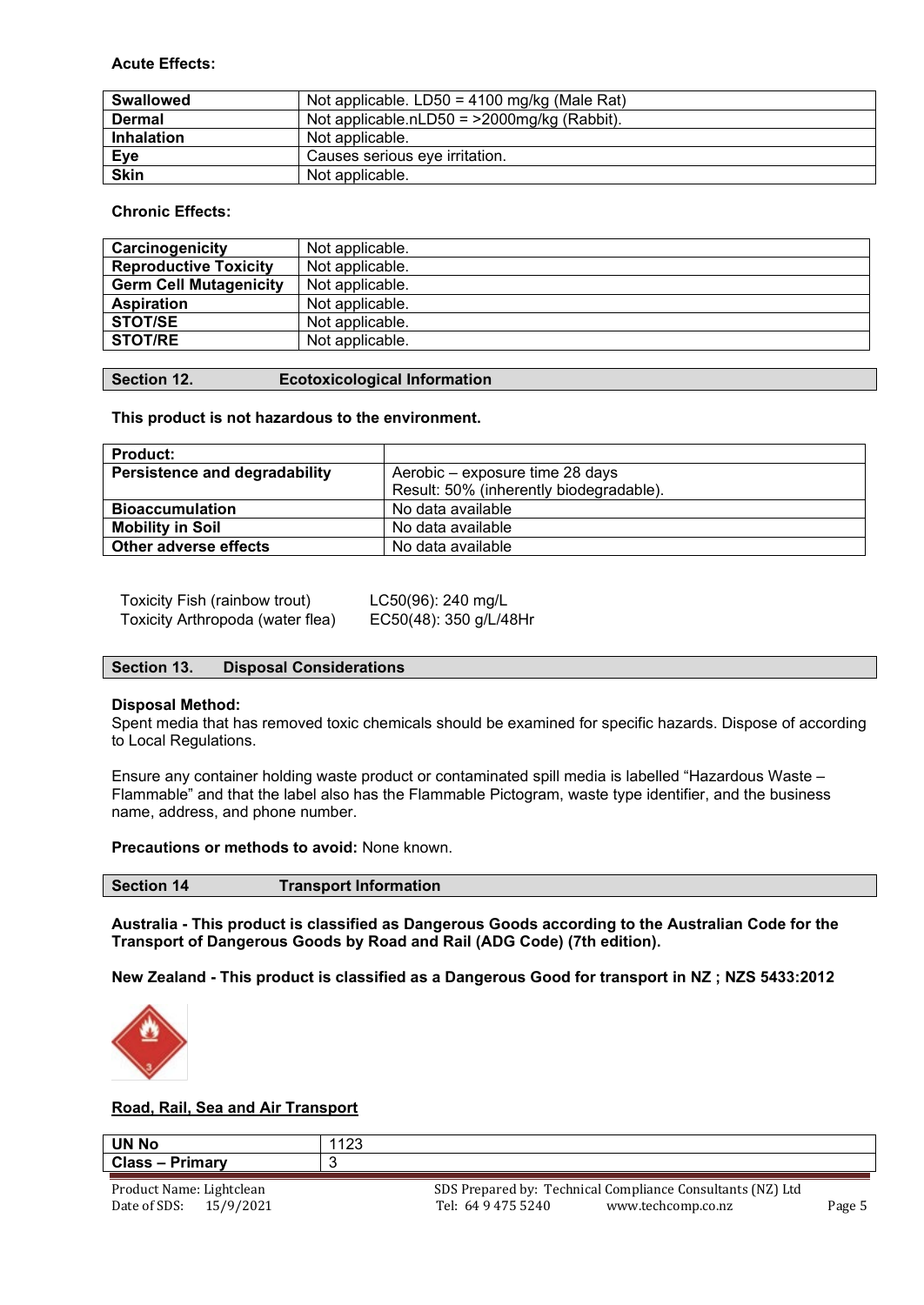| <b>Packing Group</b>        |                                                                                                                                                                                                                                                                  |
|-----------------------------|------------------------------------------------------------------------------------------------------------------------------------------------------------------------------------------------------------------------------------------------------------------|
| <b>Proper Shipping Name</b> | <b>BUTYL ACETATES</b>                                                                                                                                                                                                                                            |
| <b>Marine Pollutant</b>     | No                                                                                                                                                                                                                                                               |
| <b>Special Provisions</b>   | If the product's individual container is below 1L, it can be transported as a<br>non-DG as long as the product packaging is still labelled as per DG<br>requirements and the driver is given safety information in accordance with<br>Chapter 3.4 of the UNRTDG. |

| <b>Section 15</b><br><b>Regulatory Information</b> |  |
|----------------------------------------------------|--|
|----------------------------------------------------|--|

# **Australia:**

Classified as Hazardous according to the Globally Harmonised System of Classification and labelling of Chemicals (GHS) including Work, Health and Safety regulations, Australia.

Not classified as a Scheduled Poison according to the Standard for the Uniform Scheduling of Medicines and Poisons (SUSMP).

## **New Zealand:**

This substance is classified hazardous according to the EPA Hazardous Substances (Classification) Notice 2020

# EPA Approval Code: **HSR001094**

| HSW (HS) Regulations 2017 and EPA Notices | <b>Trigger Quantity</b>                                                                                                                                                                                                                                                                                                                                                                                                                                                                                                                                                                                                                                   |
|-------------------------------------------|-----------------------------------------------------------------------------------------------------------------------------------------------------------------------------------------------------------------------------------------------------------------------------------------------------------------------------------------------------------------------------------------------------------------------------------------------------------------------------------------------------------------------------------------------------------------------------------------------------------------------------------------------------------|
| <b>Certified Handler</b>                  | Not required                                                                                                                                                                                                                                                                                                                                                                                                                                                                                                                                                                                                                                              |
| Location Certificate                      | 100L(>5L), 250L (<5L), 50L open                                                                                                                                                                                                                                                                                                                                                                                                                                                                                                                                                                                                                           |
| <b>Tracking Trigger Quantities</b>        | Not required                                                                                                                                                                                                                                                                                                                                                                                                                                                                                                                                                                                                                                              |
| <b>Signage Trigger Quantities</b>         | 250L                                                                                                                                                                                                                                                                                                                                                                                                                                                                                                                                                                                                                                                      |
| <b>Emergency Response Plan</b>            | 1000L                                                                                                                                                                                                                                                                                                                                                                                                                                                                                                                                                                                                                                                     |
| <b>Secondary Containment</b>              | 1000L                                                                                                                                                                                                                                                                                                                                                                                                                                                                                                                                                                                                                                                     |
| <b>Fire Extinguishers</b>                 | $250L = 2x$ .                                                                                                                                                                                                                                                                                                                                                                                                                                                                                                                                                                                                                                             |
| <b>Restriction of Use</b>                 | No person may use this substance described<br>as a pesticide or a veterinary medicine.<br>However, this substance may be used in the<br>formulation of a pesticide or a veterinary<br>medicine. For the purpose of this control— (a)<br>pesticide includes, but is not limited to, a<br>product intended for use as an acaricide,<br>antifouling paint, avicide, fumigant, fungicide,<br>insecticide, herbicide, miticide, molluscicide,<br>piscicide, timber treatment preservative or<br>vertebrate toxic agent; and (b) veterinary<br>medicine has the same meaning given to it in<br>the Agricultural Compounds and Veterinary<br>Medicines Act 1997. |

**Section 16 Other Information**

| <b>Glossary</b>          |                                                                                            |
|--------------------------|--------------------------------------------------------------------------------------------|
| Cat                      | Category                                                                                   |
| EC <sub>50</sub>         | Median effective concentration.                                                            |
| EEL                      | <b>Environmental Exposure Limit.</b>                                                       |
| <b>EPA</b>               | <b>Environmental Protection Authority</b>                                                  |
| <b>HSNO</b>              | Hazardous Substances and New Organisms.                                                    |
| <b>HSW</b>               | Health and Safety at Work.                                                                 |
| $LC_{50}$                | Lethal concentration that will kill 50% of the test organisms inhaling or<br>ingesting it. |
| $LD_{50}$                | Lethal dose to kill 50% of test animals/organisms.                                         |
| LEL.                     | Lower explosive level.                                                                     |
| <b>OSHA</b>              | American Occupational Safety and Health Administration.                                    |
| TEL.                     | Tolerable Exposure Limit.                                                                  |
| Product Name: Lightclean | SDS Prepared by: Technical Compliance Consultants (NZ) Ltd                                 |